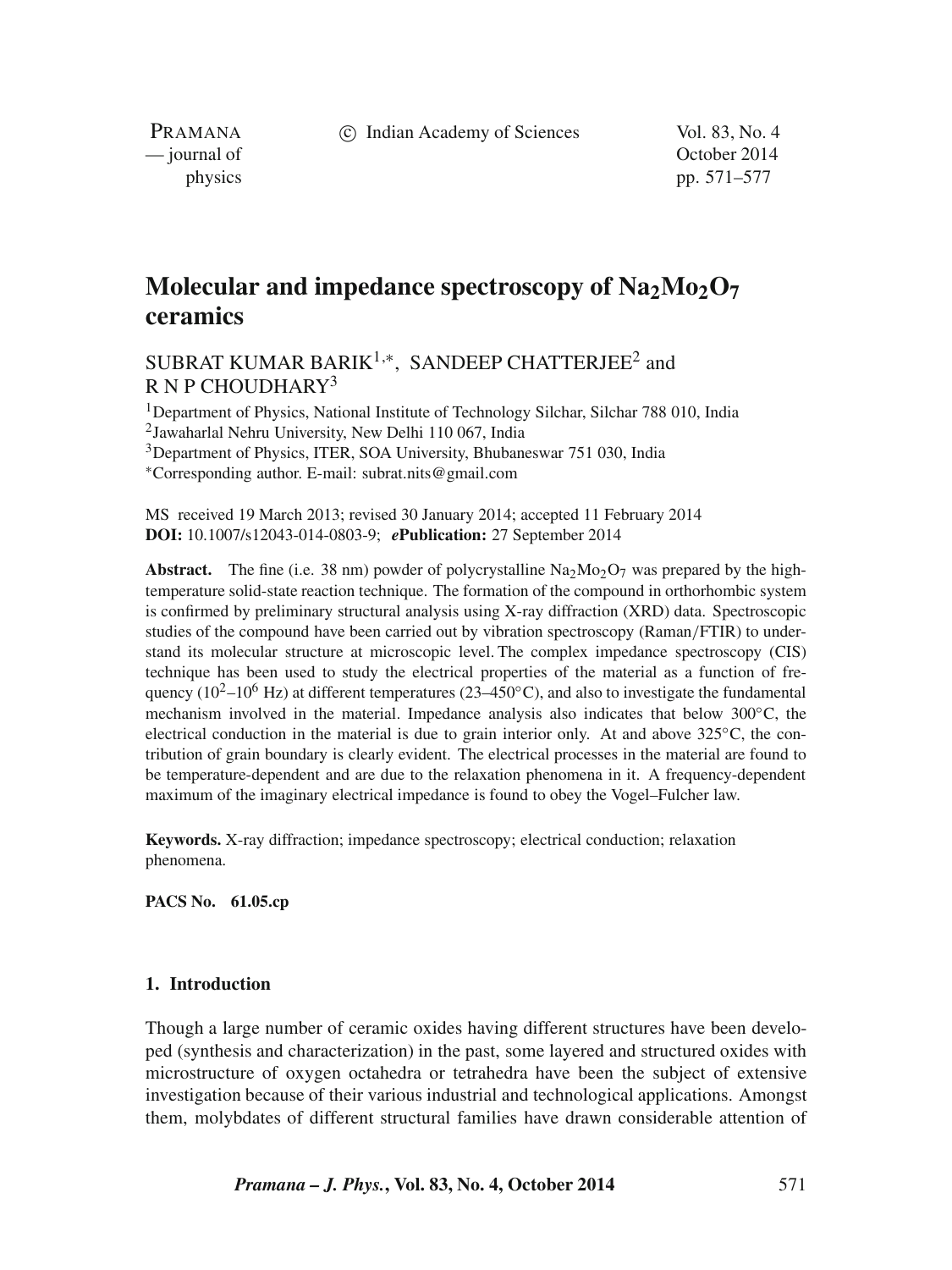the researchers because of their wide-ranging properties such as phase transition over a range of temperature, low dielectric constant, high dielectric loss and high electrical conductivity [\[1,](#page-6-0)[2\]](#page-6-1). Interestingly, presence of a vacant *d*-shell in the molybdenum group is fascinating, as it adds charge transfer within the molybdate groups from oxygen atoms to the central molybdenum atom in the excited state. This imparts a number of advantageous optical properties, viz. strong absorption, luminescence, etc. and electrical properties on the molybdates that make it a potential candidate for use in high-energy electromagnetic, calorimetric and radiation detection devices [\[3](#page-6-2)[,4\]](#page-6-3). It is interesting to observe that some compounds with the chemical formula  $A_2BX_4$  (A = alkali metal ions or equivalent monovalent complex ions,  $BX_4$  = divalent tetrahedral complex, i.e.  $SO_4^{-2}$ ,  $SeO_4^{-2}$ ,  $\text{ZnBr}_4^{-2}$  etc.) undergo successive phase transitions from a low-temperature commensurate (ferroelectric) phase to a high-temperature normal (paraelectric) phase [\[5](#page-6-4)[–7\]](#page-6-5). It is difficult to grow large single crystals of the above compounds because most of the lithium and sodium molybdates and tungstates are moisture-sensitive or hygroscopic in nature [\[8\]](#page-6-6). Therefore, solid-state reaction technique has been used to prepare  $Na<sub>2</sub>Mo<sub>2</sub>O<sub>7</sub>$  for studying its molecular and impedance spectroscopic properties in different experimental conditions. It is noted that the above properties of the material have not been reported so far.

#### **2. Experimental**

The polycrystalline sample of Na<sub>2</sub>Mo<sub>2</sub>O<sub>7</sub> was prepared by a solid-state reaction technique using high-purity ingredients:  $Na_2CO_3$  and  $MoO_3$  (99.9%, s.d. Fine Chemical Pvt. Ltd., India) and  $WO_3$  (99.5%, BDH Chemicals Ltd., England) in the required stoichiometry. The ingredients of the desired compound were thoroughly mixed in an agate mortar for 5 h. The mixed powder was calcined in air atmosphere in an alumina crucible at 550°C for 6 h. The process of grinding and calcination was repeated until the formation of the compound was confirmed by room-temperature X-ray diffraction (XRD) data. The repeated recalcined homogeneous powder was used to make cylindrical pellets of 10 mm diameter and 1–2 mm thickness, at a pressure of  $4 \times 10^7$  N/m<sup>2</sup> using a hydraulic press. Polyvinyl alcohol was used as a binder. The pellets were sintered in air at 590◦C for 6 h. The organic binder burnt off during the sintering process. The polished and parallel surface of pellets were electroded with high purity silver paste, and then dried at 150<sup>°</sup>C in an oven for 3 h, before taking electrical measurements. For preliminary structural studies, the X-ray diffractogram of Na<sub>2</sub>Mo<sub>2</sub>O<sub>7</sub> was done at room temperature (23<sup>°</sup>C) using a Philips (PW 1710, Holland) X-ray powder diffractometer with CoK*α* radiation  $(\lambda = 1.7902 \text{ Å})$  in a wide range of Bragg angles  $2\theta$  ( $20^\circ < 2\theta < 80^\circ$ ) at a scanning rate of 2◦*/*min. The surface morphology of the gold-sputtered pellet sample was recorded at different magnifications at room temperature using a JEOL-JSM (S80) scanning electron microscope (SEM). The dielectric constant  $(\varepsilon)$  and tangent loss (tan  $\delta$ ) of the compound were measured as functions of frequency (100 Hz–100 kHz) at different temperatures (23– 450◦C) using a HioKi 3532 LCR Hitester capacitor measuring assembly. A laboratorymade sample holder was used for the measurements. The temperature of the sample was recorded using a chromel–alumel thermocouple having an accuracy of  $\pm 1$ °C.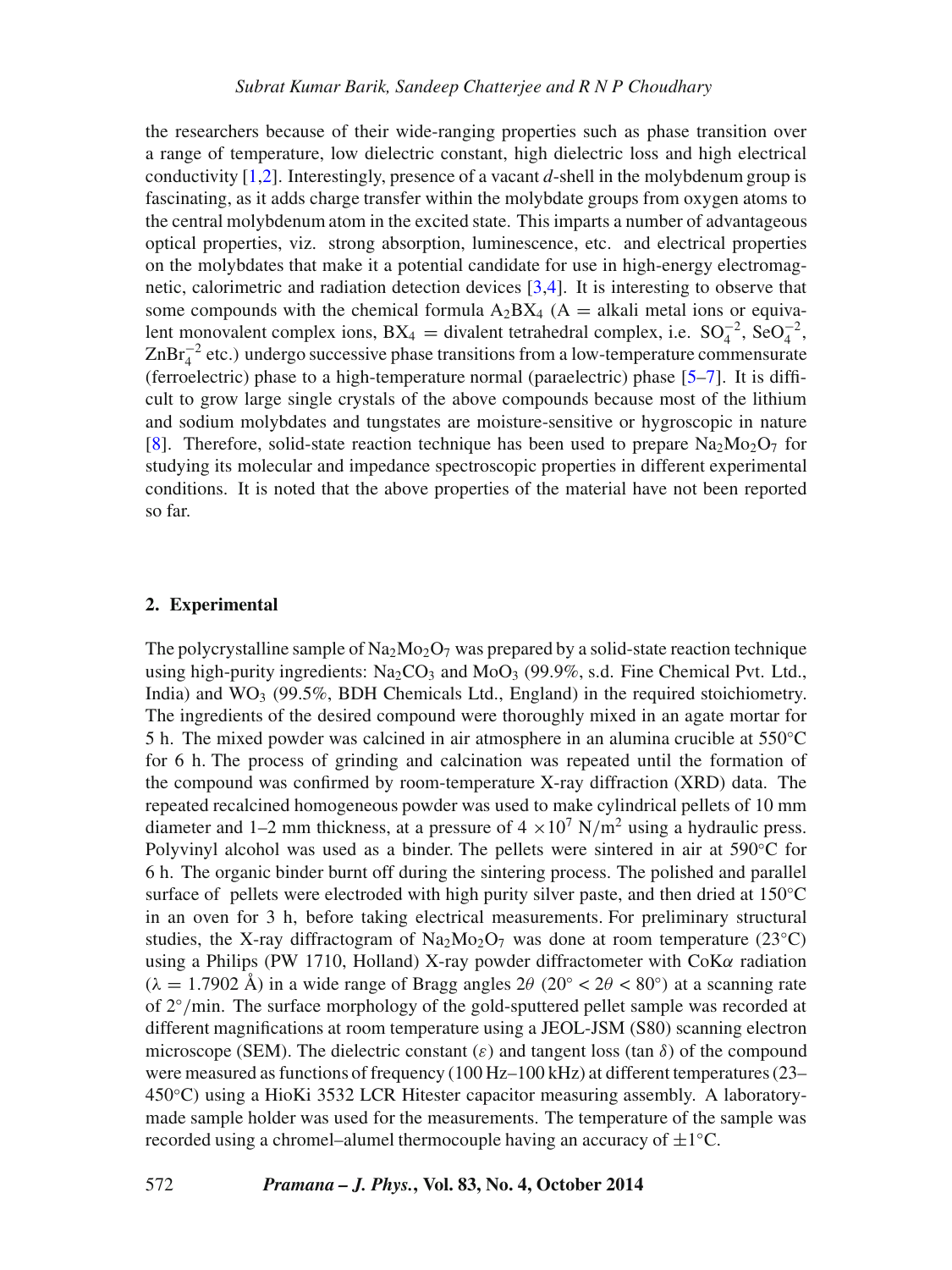### **3. Results and discussion**

#### 3.1 *X-ray diffraction analysis*

The X-ray diffractogram of anhydrous  $Na<sub>2</sub>Mo<sub>2</sub>O<sub>7</sub>$  recorded at room temperature is shown in figure [1.](#page-2-0)

The sharp and single diffraction peaks of XRD pattern, which are quite different from those of the constituent materials, suggest the formation of a new single-phase compound. The XRD peaks were indexed using the standard computer program package, POWD [\[9\]](#page-6-7). Subsequent calculations and refinements have shown that  $Na<sub>2</sub>Mo<sub>2</sub>O<sub>7</sub>$  has orthorhombic unit cell with Cmca space group. The least-squared refined unit cell parameters of the compound (with estimated error in parenthesis) are:  $a = 7.1642(16)$ ,  $b = 11.8371(16)$ ,  $c = 14.7143(16)$  Å and volume (*V*) = 1247.75 Å<sup>3</sup>. The crystallite size (*P<sub>hkl</sub>*) of the sample was calculated from the broadening of the reflection peaks (figure [1\)](#page-2-0) using Scherrer's equation [\[10\]](#page-6-8).

$$
P_{hkl} = \frac{0.89\lambda}{\beta_{1/2}\cos\theta_{hkl}}
$$

where  $\beta_{1/2}$  is the peak width of reflection at half height,  $\theta_{hkl}$  is the Bragg's angle and  $\lambda$  is the wavelength of X-ray used ( $\lambda = 1.7902$  Å). The average crystallite size was found to be 38 nm.

#### 3.2 *Vibrational (Raman/FTIR) spectrum analysis*

Analysis of Raman*/*FTIR spectra has been carried out to determine the molecular structure of the compound at microscopic level, and also to confirm its formation.

Raman spectrum of one of the compounds (for illustration; viz. anhydrous  $Na<sub>2</sub>Mo<sub>2</sub>O<sub>7</sub>$ ) recorded at room temperature in the region of 200–1000 cm<sup>-1</sup> are shown in figure [2a](#page-3-0). FTIR spectrum of the same material in the region of interest is shown in figure [2b](#page-3-0). The vibrational bands observed for the materials match well with the spectrum reported earlier [\[11,](#page-6-9)[12\]](#page-6-10) providing further evidence of the formation of the compounds. An empirical assignment of frequencies to the different modes of vibrations of different

<span id="page-2-0"></span>

**Figure 1.** X-ray diffractogram of  $\text{Na}_2\text{Mo}_2\text{O}_7$  recorded at room temperature.

*Pramana – J. Phys.***, Vol. 83, No. 4, October 2014** 573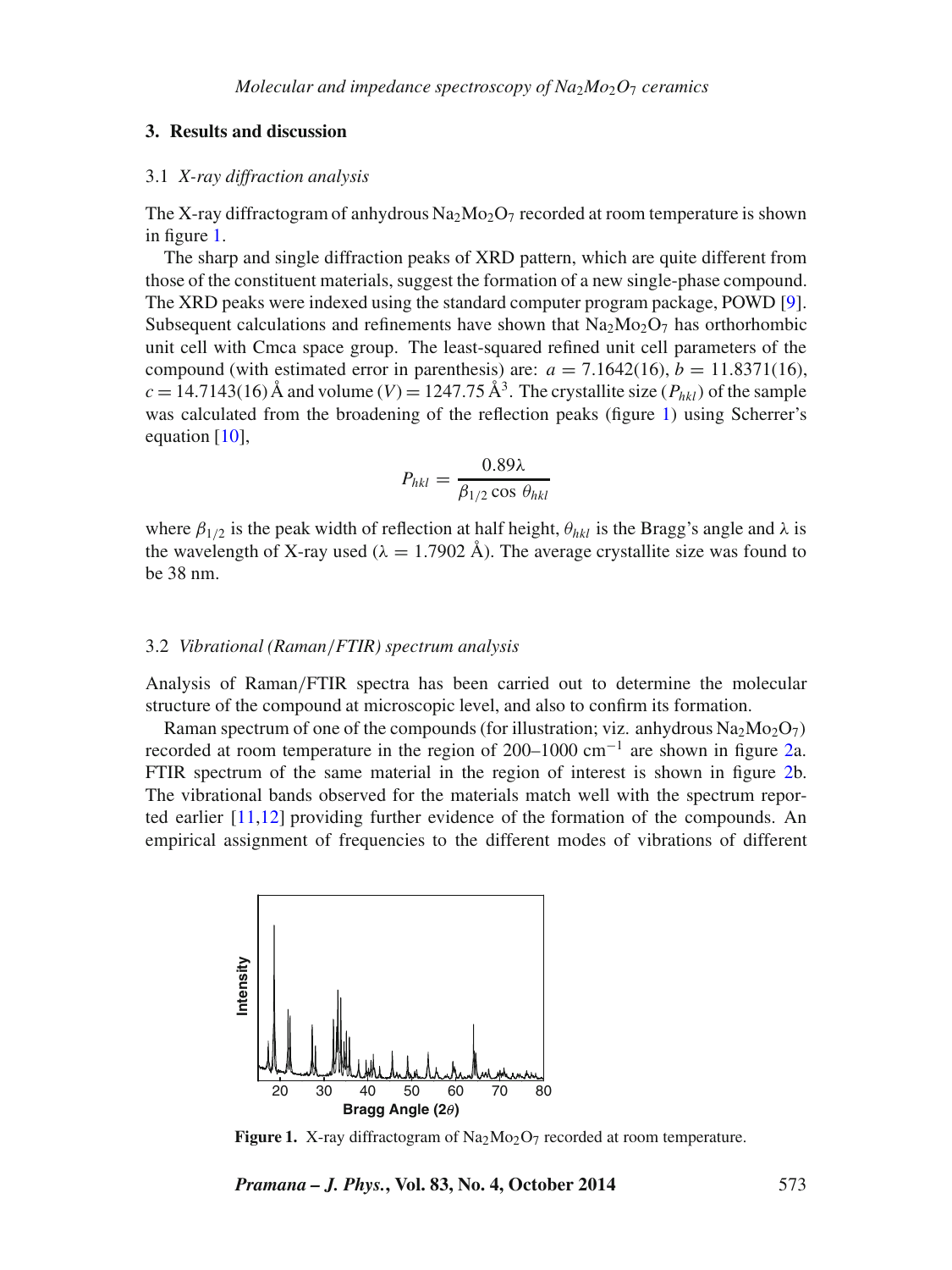<span id="page-3-0"></span>

**Figure 2.** Room-temperature (a) Raman spectra and (b) FTIR spectra of  $Na<sub>2</sub>Mo<sub>2</sub>O<sub>7</sub>$ .

structural groups in the materials is given in table [1.](#page-3-1) The spectral patterns and the corresponding band assignments of  $\text{Na}_2\text{Mo}_2\text{O}_7$  show a very close analogy with those of  $K_2Cr_2O_7$ , Na<sub>4</sub>P<sub>2</sub>O<sub>7</sub> and Na<sub>4</sub>V<sub>2</sub>O<sub>7</sub> [\[13\]](#page-6-11). This suggests the possibility of the vibrations of the bridging  $Mo-O-Mo$  bonds with two  $MoO<sub>3</sub>$  groups located symmetrically with respect to the Mo–O–Mo bridge. This presents a  $C_{2\nu}$  symmetry with a structure  $O_3$ Mo–O–Mo $O_3$ suggesting a coordination of tetrahedrons of  $MoO<sub>4</sub>$  and octahedrons of  $MoO<sub>6</sub>$  [\[11](#page-6-9)[,12\]](#page-6-10).

# 3.3 *Impedance spectrum analysis*

In order to carry out the detailed studies of electrical properties of the compound and its temperature dependence on frequency, impedance spectroscopy has been employed. It is necessary to understand the contribution of grain, grain boundary and ceramic interface effects, which greatly influence the electrical properties (in an applied alternating field).

<span id="page-3-1"></span>

| <b>FTIR</b>                     |                                           |                 | Raman                    |                                  |                 |
|---------------------------------|-------------------------------------------|-----------------|--------------------------|----------------------------------|-----------------|
| Peaks<br>$\rm (cm^{-1})$<br>466 | Assignment                                |                 | Peaks<br>$\rm (cm^{-1})$ | Assignment                       |                 |
|                                 | $v_s$ (Mo–O–Mo)                           | Symmetric str.  | 296<br>340               | $\delta$ (Mo–O–Mo)               | Bending mode    |
| 536                             | $v_{s}$ (Mo-O-Mo)                         | Symmetric str.  | 369<br>411               | $v_s$ (Mo–O–Mo)                  | Symmetric str.  |
| 653                             | $\delta$ (Mo–O–Mo)                        | Bending mode    | 520<br>742               | $v_{\text{as}}$ (Mo-O-Mo)        | Asymmetric str. |
| 781                             | $v_{\rm as}$ (Mo-O-Mo/<br>$O_3Mo-O-MoO_3$ | Asymmetric str. | 816                      |                                  |                 |
| 883                             | $v_{\rm as}$ (MoO <sub>4</sub> )          | Asymmetric str. | 832<br>872               | $v_s$ (MoO <sub>4</sub> )        | Symmetric str.  |
| 922                             | $v_s (MoO4)$                              | Symmetric str.  | 919<br>937               | $v_{\rm as}$ (MoO <sub>4</sub> ) | Asymmetric str. |

**Table 1.** Vibrational band (Fourier transform infra-red and Raman spectra) assignments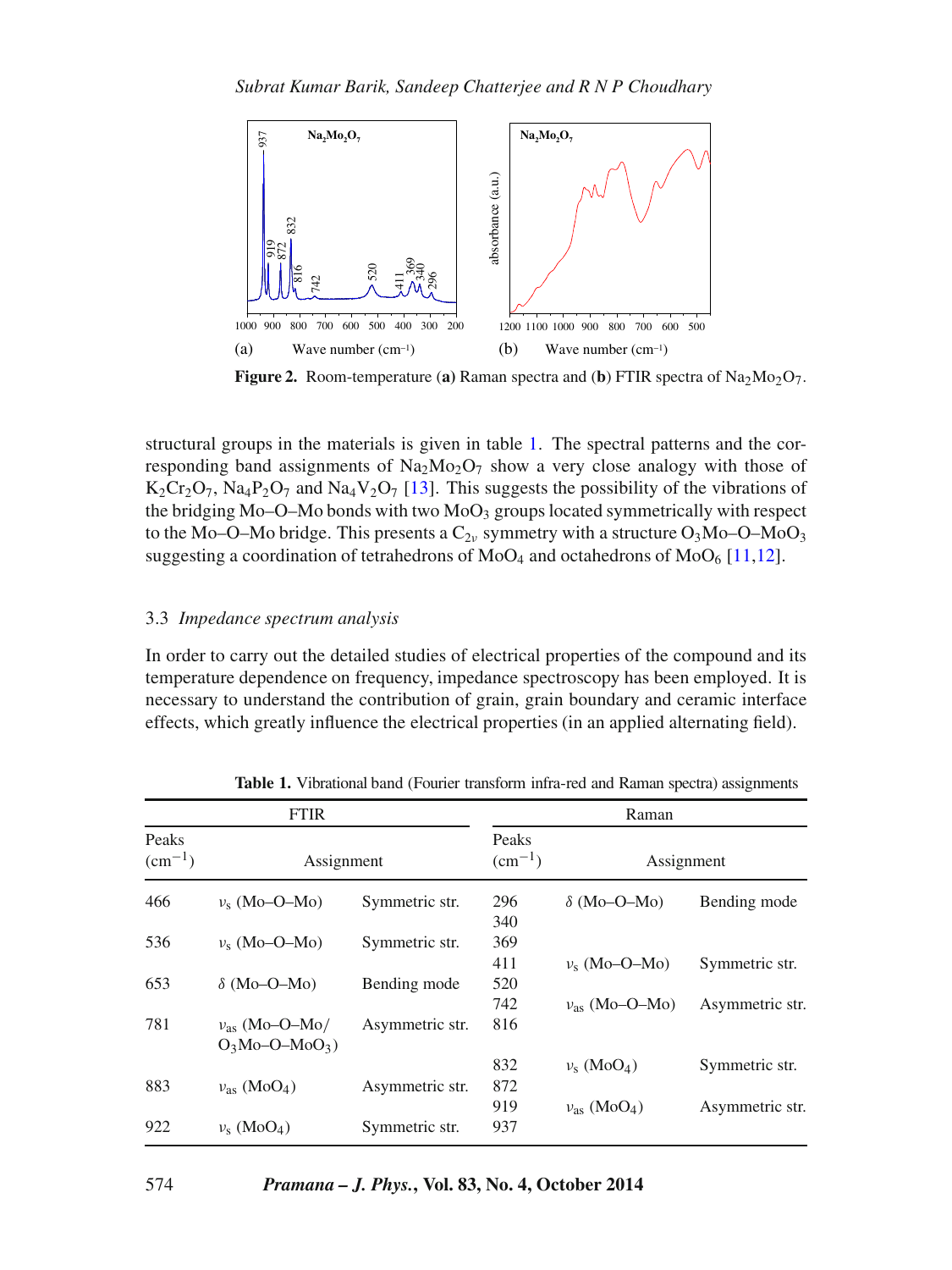<span id="page-4-0"></span>

**Figure 3.** Complex impedance spectrum (Nyquist plot) at different temperatures.

Figure [3](#page-4-0) shows a set of impedance data of  $\text{Na}_2\text{Mo}_2\text{O}_7$  taken over a wide frequency range at different temperatures as a Nyquist diagram (complex impedance spectrum). The grain (bulk) contribution appears significant in the material and a semicircle can be observed up to 300◦C. Again, on increasing the temperature, the grain boundary contributions become dominant over the bulk properties in the material, and thus, two semicircles can be traced. Hence, grain and grain boundary effects can be separated at these temperatures. It can also be seen from the plots (figure [3\)](#page-4-0) that the values of both grain and grain boundary resistances decrease with an increase in temperature, supporting the NTCR-type behaviour of  $Na<sub>2</sub>Mo<sub>2</sub>O<sub>7</sub>$  [\[13](#page-6-11)[,14\]](#page-6-12).

The frequency dependence of the imaginary part  $(Z'')$  of complex impedance of  $Na<sub>2</sub>Mo<sub>2</sub>O<sub>7</sub>$  at various temperatures is shown in figure [4.](#page-4-1) The temperature strongly affects the magnitude of resistance (the value of  $Z''$  decreases with increasing temperature). The

<span id="page-4-1"></span>

**Figure 4.** Frequency variation of imaginary impedance  $(Z'')$  of Na<sub>2</sub>Mo<sub>2</sub>O<sub>7</sub> at different temperatures.

*Pramana – J. Phys.***, Vol. 83, No. 4, October 2014** 575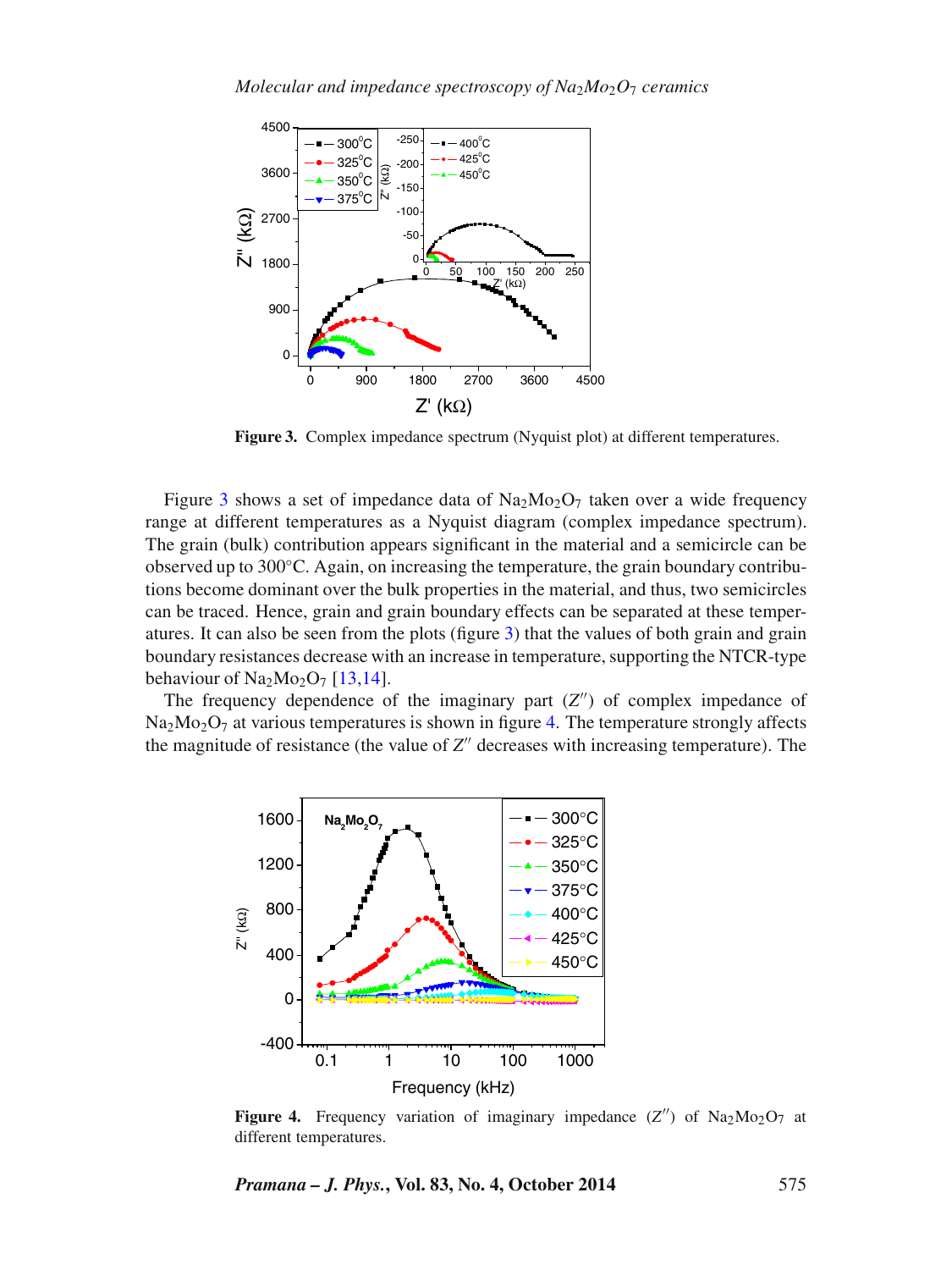<span id="page-5-0"></span>

**Figure 5.** Variation of relaxation time  $(\tau)$  with temperature.

spectrum of  $Z''$  at each temperature exhibits one relaxation peak. The peak position shifts to higher frequency side on increasing the temperature. Figure [5](#page-5-0) shows the relaxation time ( $\tau$ ) as a function of temperature  $T_m$ . It is well known that the frequency dependence of *Tm* in relaxor ferroelectrics cannot be described by simple Arrhenius law, which is to be expected for Debye-type relaxation process, but instead this dependence obeys the Vogel–Fulcher law [\[15\]](#page-6-13), when  $\omega_m$  depends on temperature. In order to analyse the relaxation features of Na<sub>2</sub>Mo<sub>2</sub>O<sub>7</sub> ceramics the experimental data of *τ* (=1/2*πf*) vs. 10<sup>3</sup>/*T<sub>m</sub>* was modelled using the Vogel–Fulcher relationship:

$$
f = f_0 \exp[-E_a/k_B(T_m - T_f)],
$$

where *f* is the operating frequency,  $f_0$  is the attempt frequency,  $E_a$  is the activation energy,  $T_f$  is the static freezing temperature and  $k_B$  is the Boltzmann constant. It is observed from the figure that the frequency derivative of  $1/T_m$  is smaller at lower frequencies. This illustrates that as  $f \rightarrow 0$ , a static freezing temperature is approached. Further, the relaxation time is distributed over a certain temperature region. As the temperature is lowered,  $\tau$  increases and at a critical value  $T_m = T_f$ ,  $\tau$  becomes extremely large and consequently the stable polarization is frozen to the glassy state [\[16\]](#page-6-14). The fitting of Vogel–Fulcher relation with experimental data suggests that this mechanism can also be employed to explain the relaxor behaviour in such ceramics.

#### **4. Conclusion**

Polycrystalline sample of nanosized  $Na<sub>2</sub>Mo<sub>2</sub>O<sub>7</sub>$  prepared by solid-state reaction technique has been found to have single-phase spinel cubic structure. Vibrational (Raman*/*FTIR) spectra are studied for the confirmation of the formation of compound, and also to observe their molecular structure at microscopic level. Complex impedance spectroscopy (CIS) analysis has provided evidence for the existence of both grain (bulk) and grain boundary effects in the material that are separated in the frequency domain of the impedance spectrum. The experimental data of Vogel–Fulcher relation suggest that this mechanism can be employed to explain the relaxor behaviour in  $Na_2Mo_2O_7$  ceramics.